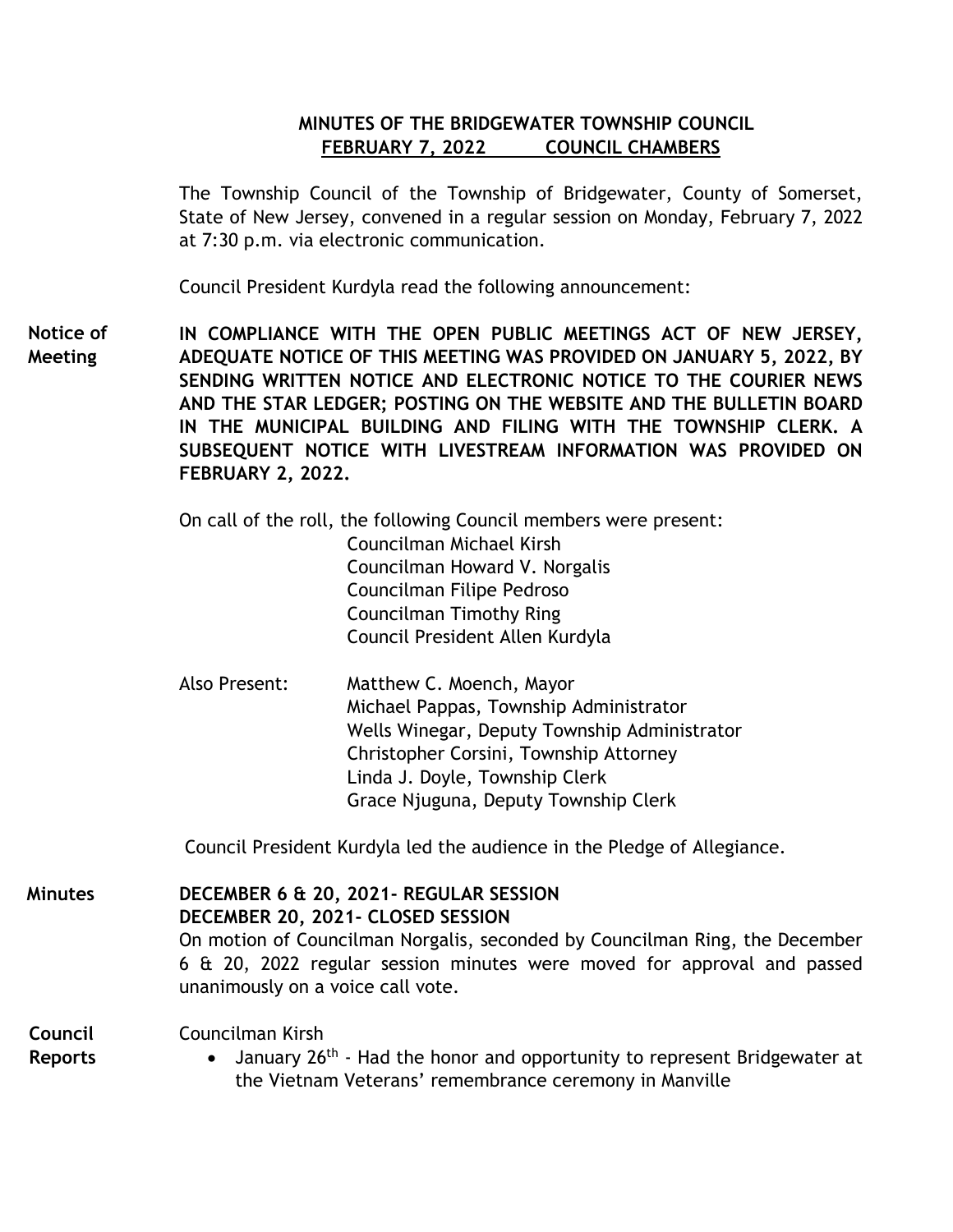- February  $1^{st}$  Attended the promotion ceremony for Sergeant Bowers
- February 2nd Met with Jauhara Pressey who is the community liaison for the NJ Transit and had a great introductory meeting along with Michael Pappas, Township Administrator and Wells Winegar, Deputy Township Administrator
- Attended the Green Knoll Rescue Squad installation dinner
- Looks forward to the Township's lunar new year celebration with the Chinese American Association and the first town hall meeting which he will cohost with Mayor Moench at the JCC
- Wished Councilman Norgalis well in his upcoming surgery and hoped for a speedy recovery

Councilman Norgalis:

 Thanked everyone for the wonderful support he received in the unexpected passing of my brother Stanley. The cards, letters and phone calls were appreciated and were a great reminder of a life well lived

Councilman Pedroso:

- Wished Councilman Norgalis well in his upcoming surgery
- Attended, along with Councilman Kirsh the Green Knoll Rescue Squad installation dinner. He thanked all the EMS volunteers who donate a lot of their time in order to serve the community and encouraged those interested in volunteer work to step up
- Attended the Somerset Regional Animal shelter Board meeting where he was elected Board chair and looks forward to serving in that capacity

Councilman Ring:

- On February 1, I attended the swearing in ceremony from Chris Bowers, who was promoted to the rank of Sergeant within the Bridgewater Police Department. I have known Sgt. Bowers for a number of years and in fact back several years ago, who was the officer that responded along with myself and other members of the Green Knoll Rescue when we delivered a baby in one of the stores at the Bridgewater Commons Mall. Congratulations to Sgt. Bowers on a well-deserved promotion
- This past Saturday, I had the honor of filling in for the Mayor and administer the oath of office to the officers of the Green Knoll Rescue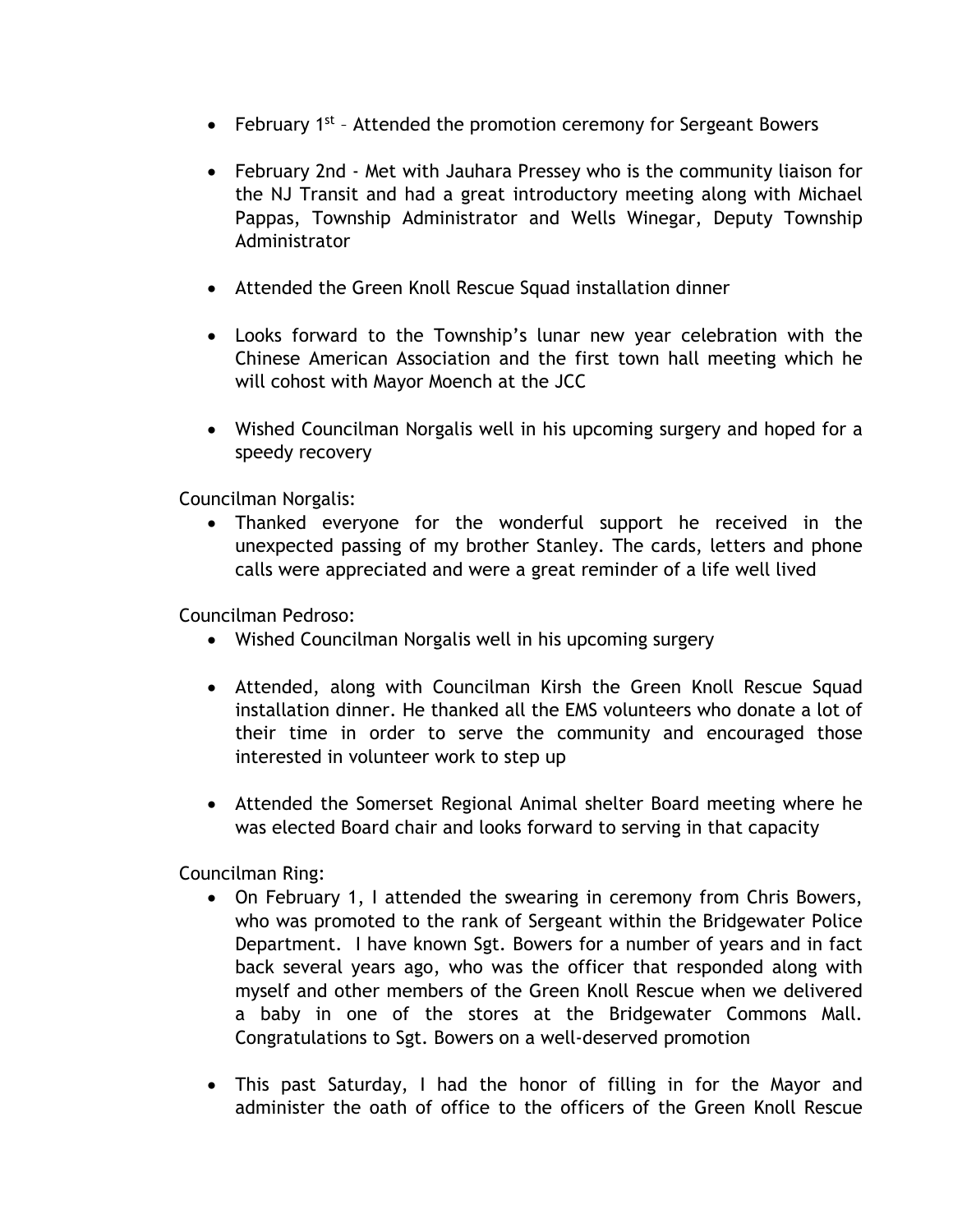Squad during their annual installation dinner.

- A quick recap of the activity of our land use boards:
	- Since the re-org at the beginning of the year, the Planning Board has not met due to a lack of business.
	- The Board of Adjustment at their last meeting heard a proposal from an auto body shop on Route 28, which was continued to their next meeting. One of the board members, Kevin Wrobel has had to step back from serving on the Board. Tonight, we will vote to fill the open seat on the board.
	- As some may recall, there was a recent a proposal before the Board of Adjustment for a warehouse on Route 202/206. The town has recently received notification that the application has been withdrawn. What will happen with the property remains to be seen.
- This Saturday, Lunar New Year Celebration at 1PM in the Courtyard.
- Lastly, today is the one-year anniversary of the death of Lt. Col Bob Vaucher. We remember Bob's family today.

Council President Kurdyla

- $\bullet$  On January 24<sup>th</sup>, attended for the first responders memorial committee. This is a great work in progress and looks forward to the coming months for progress reports and community involvement
- Attended the promotion ceremony for sergeant Bowers
- Was unable to attend the Green Knoll Grille installation dinner due to a family commitment, however, he commended them for the great work they do in the township and wished them well in the coming year.

#### **T. GENOVA, GILBRIDE PUMP STATION UPDATE Presentation**

Michael Pappas, Township Administrator introduced Thomas Genova, Director of Municipal Services to make a brief report regarding the Gillbride Pump Station.

The Gilbride Pump Station was constructed in 1983 and is located on Gilbride Road approximately 1,775 L.F. East of Chimney Rock Road. It was constructed to collect wastewater generated in the Middlebrook Basin, including flow from Warren Township and Green Brook Township. It is a circular wet well/dry well type configuration with three (3) 140 HP dry pit submersible pumps, each rated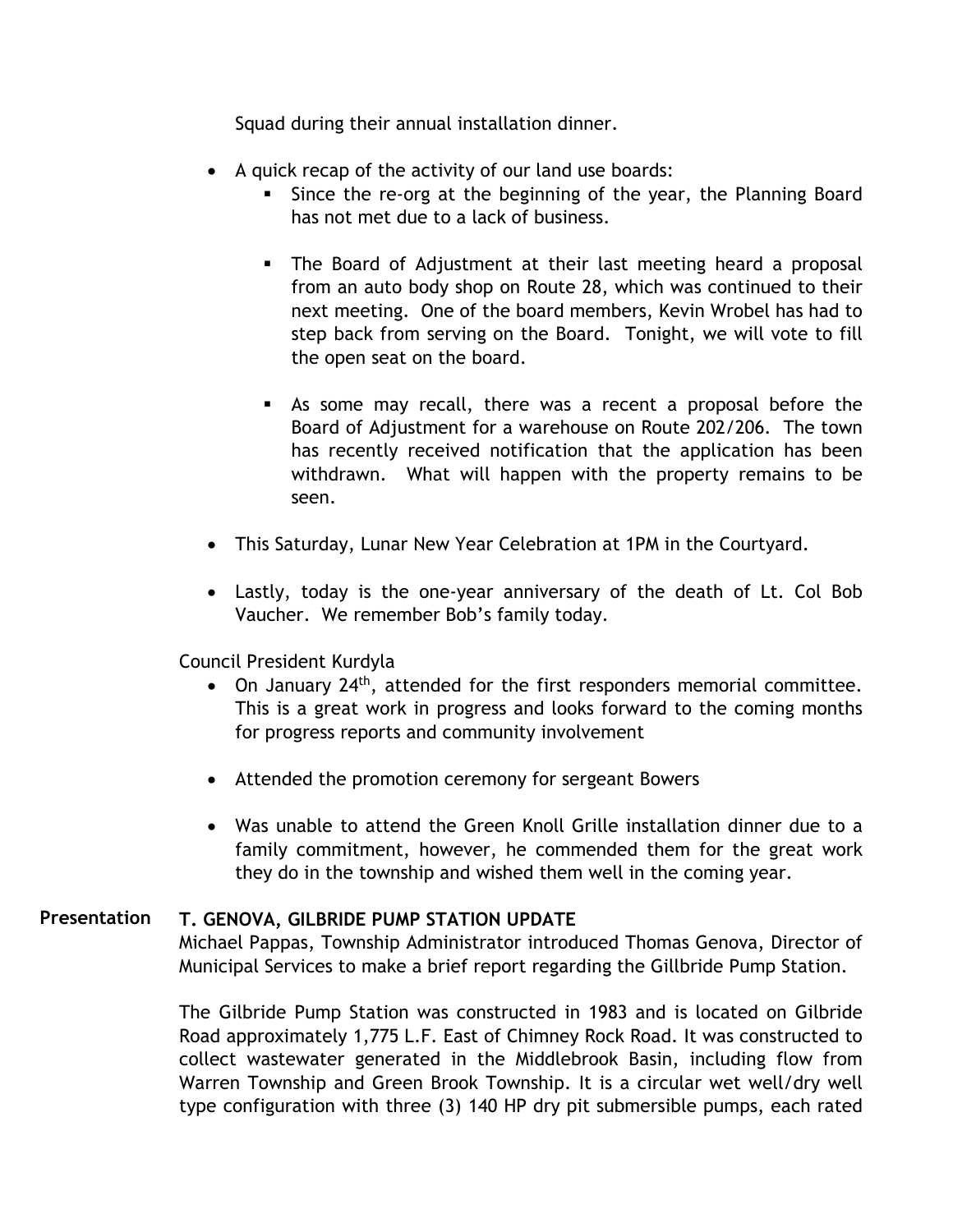at approximately 2950 gallons per minute (GPM) @ 140 Head. The wet well and dry well are both 50' deep with the influent 24" gravity sewer entering the station 38' below grade. A Grinder is located in the influent channel in the wet well to protect the pumps from damage from large debris or solids. The station was designed to pump an approximate average flow of 1.875 million gallons per day (MGD) through an 1,800 L.F. 14-inch ductile iron pipe (DIP) force main. Today the flows average 850,000 GPD on dry days and up to 4 million GPD on wet days. Electrical equipment including controls, motor control center (MCC), variable frequency drives (VFDs) and automatic transfer switch (ATS) is housed within a block, brick faced 30' x 30' building. Pump operation is controlled by a transducer and a backup control system with floats. A flow meter on the main header records pump station flow. The station has heat and ventilation. An emergency generator to provide backup power is located adjacent to the pump station building. A by-pass connection is located on the force main adjacent to the existing building to allow temporary bypassing of the pump station in the event of an emergency. Alarm conditions are annunciated at a local alarm panel with a single alarm transmitted to the Police and DPW personnel.

The Gilbride Pump Station has undergone several upgrades since the original construction including a complete upgrade in 2003 with much of the equipment reaching or at the end of its useful life. This project included: replacement of all three pumps, Controls, Electrical Service upgrades, and the generator replacement. In 2018, one pump was replaced.

The pump intakes are through the wet well wall into the dry well side of the station and are designed to be closed by 12" valves in order to isolate the pumps for maintenance and replacement of pumps. Each pump has two isolation valves and a back-flow valve. There is also a surge valve on the outflow line. The valves were installed in 1983 and are original to the building. The valves were failing. They would not close all of the way to isolate a pump in order to maintain or replace pumps. In order to accomplish this, the wet well will need to be dry by means of a full station bypass. This would require pumps being placed in the manhole that is located at the bottom of the hill and pump the waste water up to the force main connection near the front of the building.

In August of 2021 there were two pump failures that required an emergency 24 hour bypass. With the by-pass in operation, all of the pump valves were ordered in addition to 3 new pumps.

Due to supply chain issues, there were delays in getting the pumps and valves required for this 2022 upgrade to the station. Work included a confined space entry of the wet well to power wash it and removal of all solids.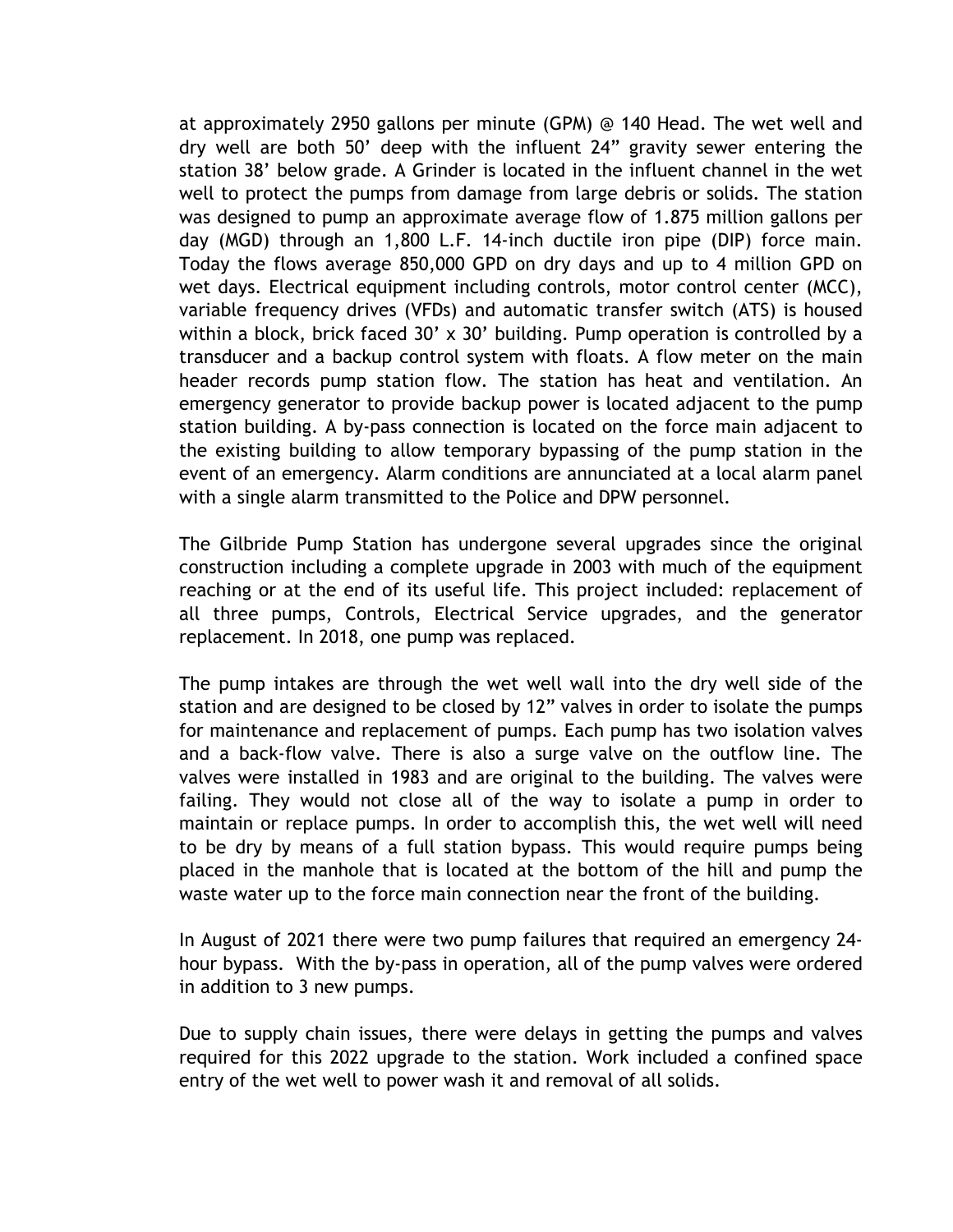The Pump Station went back on line with (2) pumps operational on January 7, 2022. The 3rd pump will be installed next week. On the agenda tonight is a resolution to order a spare pump for this station. This will avoid supply chain delays and will save time and costs overall to keep the station functioning. In conclusion, I am happy to announce that the Gilbride Pump Station renovation is now complete. Mr. Genova stated he will now be focusing his attention to the Middle Brook Pump Station.

After the presentation, Mr. Genova fielded questions from the governing body. Council was in consensus in commending everyone working on this project for a job well done.

On motion of Councilman Kirsh, seconded by Councilman Ring, the meeting was opened to the public for comment. **Public Comment** 

> Members of the public wishing to address the Council on any matter will be allowed to provide public input vial electronic transmission with all comments to be read into the record unless there are unusual circumstances.

Cathy Franco, 766 Weemac Road, Bridgewater, NJ 08807.

Ms. Franco asked that Council vote in favor of the two (2) resolutions on tonight's agenda that would support applying for grants for an outdoor fitness court noting it would be a great benefit to Bridgewater residents. She further requested that the township continue to make virtual participation available even post COVID so that residents can participate from home and share their points of view. Lastly, Ms. Franco asked that Council extend the public comments section from 2-minutes to 5-minutes.

On motion of Councilman Kirsh, seconded by Councilman Ring, the public comment portion was closed.

**YEARS Public Hearing & Final Action Ordinances** 

# **AN ORDINANCE AMENDING CHAPTER 89 ENTITLED "EXCAVATIONS" TO INCREASE ROAD OPENING MORATORIUMS FROM FIVE (5) YEARS TO SEVEN (7)**

On motion of Councilman Ring, seconded by Councilman Kirsh, the meeting was opened to the public.

No one wished to be heard.

On motion of Councilman Norgalis, seconded by Councilman Ring, the public comment portion was closed.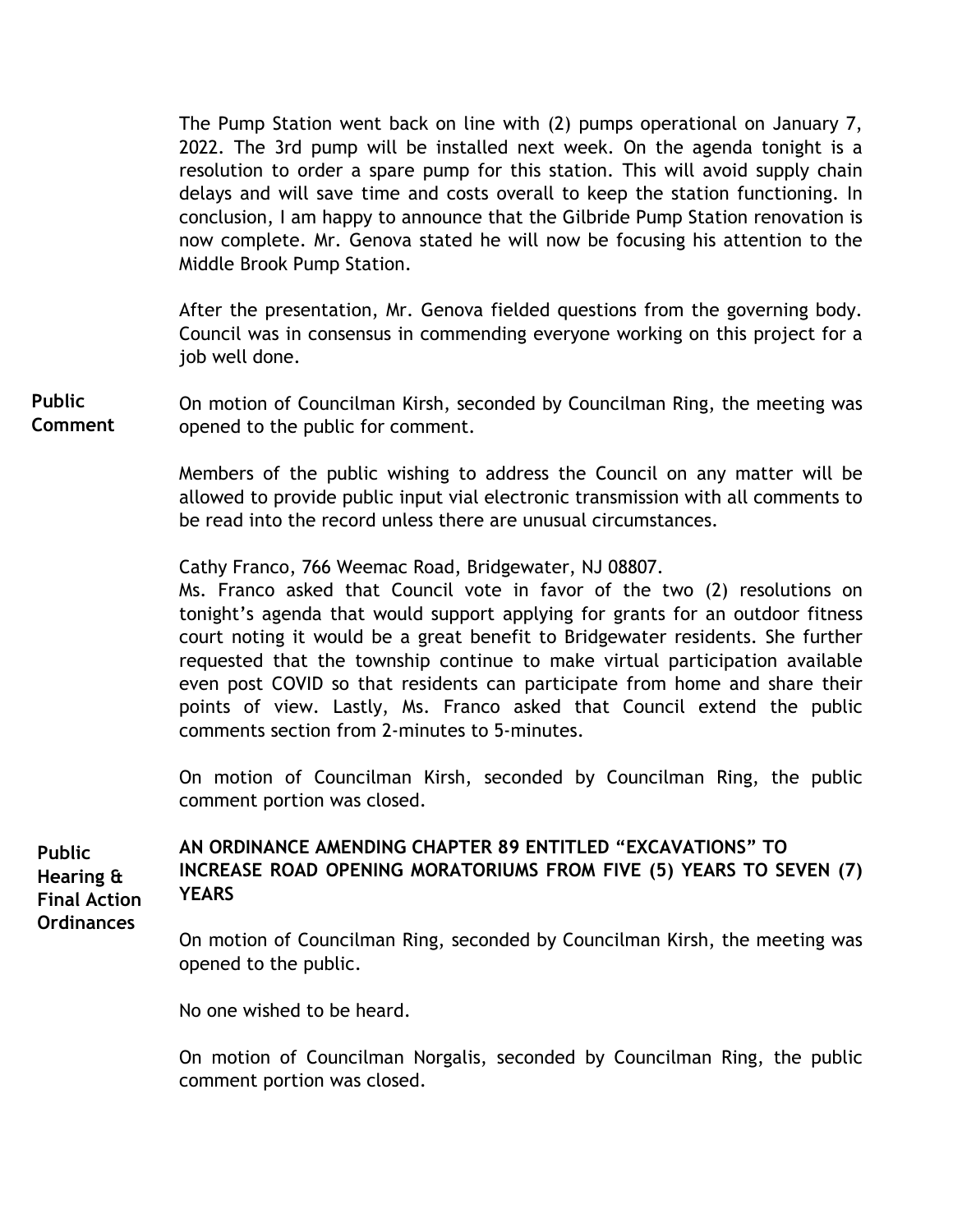On motion of Councilman Norgalis, seconded by Councilman Ring, the foregoing Ordinance was proposed. The vote was as follows:

| Councilman Kirsh          | Aye |
|---------------------------|-----|
| Councilman Norgalis       | Aye |
| Councilman Pedroso        | Aye |
| Councilman Ring           | Aye |
| Council President Kurdyla | Aye |

#### **ORDINANCE [#22-01](https://www.bridgewaternj.gov/wp-content/uploads/2022/05/22-01-Amending-Chapter-89-Road-Openings.pdf) WAS ADOPTED.**

A copy of resolution **[#22-02-07-051](https://www.bridgewaternj.gov/wp-content/uploads/2022/05/22-02-07-051.pdf)** is appended to the official minutes

**BOND ORDINANCE PROVIDING AN APPROPRIATION OF \$8,000,000 FOR VARIOUS ROAD IMPROVEMENTS, INCLUDING BUT NOT LIMITED TO NEWBERRY STREET, BELLACONE STREET, CHESTNUT STREET, WALTERS BROOK DRIVE NORTH, ROLLING HILLS ROAD, ROLLING KNOLLS WAY, SHERLIN DRIVE, SHERWOOD ROAD, HICKORY DRIVE, CORNELL ROAD, SUSSEX STREET, LINBERGER DRIVE, MIDDLEBROOK ROAD AND LIEDL AVENUE, INCLUDING CURBING, MILLING, PAVING, DRAINAGE, SEWER AND OTHER MISCELLANEOUS IMPROVEMENTS AND VARIOUS ROAD OVERLAYS THROUGHOUT THE TOWNSHIP IN AND BY THE TOWNSHIP OF BRIDGEWATER, IN THE COUNTY OF SOMERSET, NEW JERSEY AND AUTHORIZING THE ISSUANCE OF \$7,600,000 BONDS OR NOTES OF THE TOWNSHIP FOR FINANCING PART OF THE APPROPRIATION. Introduction of Ordinances** 

> Township Administrator Pappas explained administration has been working on various road improvements, which are beyond those listed on the title of the Ordinance. In the past year, we had a very positive experience as the cost contracts were well below the original estimates. A more detailed breakdown of cost estimates for these roads will soon be forthcoming in order to help us determine the actual structure of the bidding documents including how many will be definitively constructed and how many will be alternates, similar to what was very successfully done last year.

> Councilman Pedroso explained he is concerned about introducing this bond budget at this time as we are uncertain about the impact this will have on our overall budget. He requested Administration to provide information as it relates to the budget before a final decision can be made on this matter.

> Councilman Kirsh stated we made a commitment on behalf Bridgewater residents to invest \$40M over a five-year period. While he acknowledged the concerns expressed by Councilman Pedroso, Councilman Kirsh offered he is comfortable proceeding based on the commitment we have made to modernize our roads.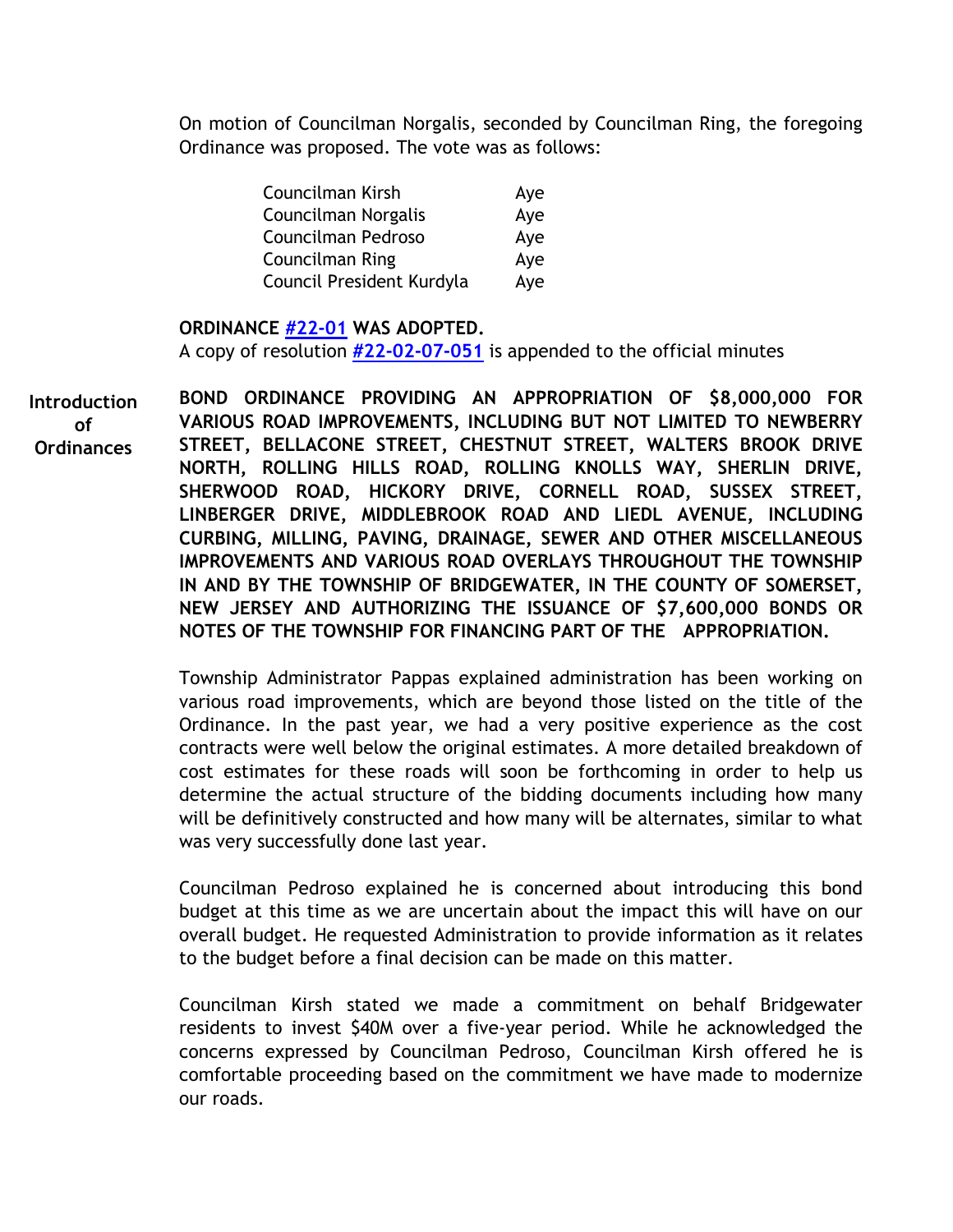Councilman Norgalis stated part of the vision we had is understanding that our roads are in a deplorable shape. We had a professional analysis done and there was a unanimous vote we would invest \$40M over five years in our infrastructure. That became our promise to the residents and we need to fulfil the second chapter of what will be a five-part series. While there are some budget constraints, Councilman Norgalis opined we will have to figure out how to do this because it is vital to fulfil the promise we made.

Councilman Ring was in agreeance with Councilman Kirsh and Councilman Norgalis

Councilman Kurdyla stated getting this done will allow us to get the bids in early enough so that we can get the work done timely and take advantage of some price points similar to what we did last year, which enabled us to work on additional roads that were not initially on the plan.

On motion of Councilman Norgalis, seconded by Councilman Ring, the foregoing Ordinance was proposed. The vote was as follows:

| Councilman Kirsh          | Aye     |
|---------------------------|---------|
| Councilman Norgalis       | Aye     |
| Councilman Pedroso        | Abstain |
| <b>Councilman Ring</b>    | Aye     |
| Council President Kurdyla | Aye     |

### **[THE ORDINANCE WAS INTRODUCED.](https://www.bridgewaternj.gov/wp-content/uploads/2022/05/22-03-Bond-Ordinance-8-Mil.pdf)**

A copy of resolution **[#22-02-07-052](https://www.bridgewaternj.gov/wp-content/uploads/2022/05/22-02-07-052.pdf)** is appended to the official minutes

Linda J. Doyle, Township Clerk read the following report:

**BE IT FURTHER RESOLVED,** that the said pending ordinance be passed on first reading and advertised as required by statute fixing the 24th of February, 2022, at 7:30 p.m. prevailing time on said day as the time and the Bridgewater Township Municipal Court Chambers at 100 Commons Way in said Township as the place for hearing and final action; and

**FURTHER RESOLVED,** that the Township Clerk shall forthwith post on the bulletin board in the Township Municipal Building at 100 Commons Way, a true copy of said ordinance and make copies available to members of the general public and spread the same upon the minutes of the meeting.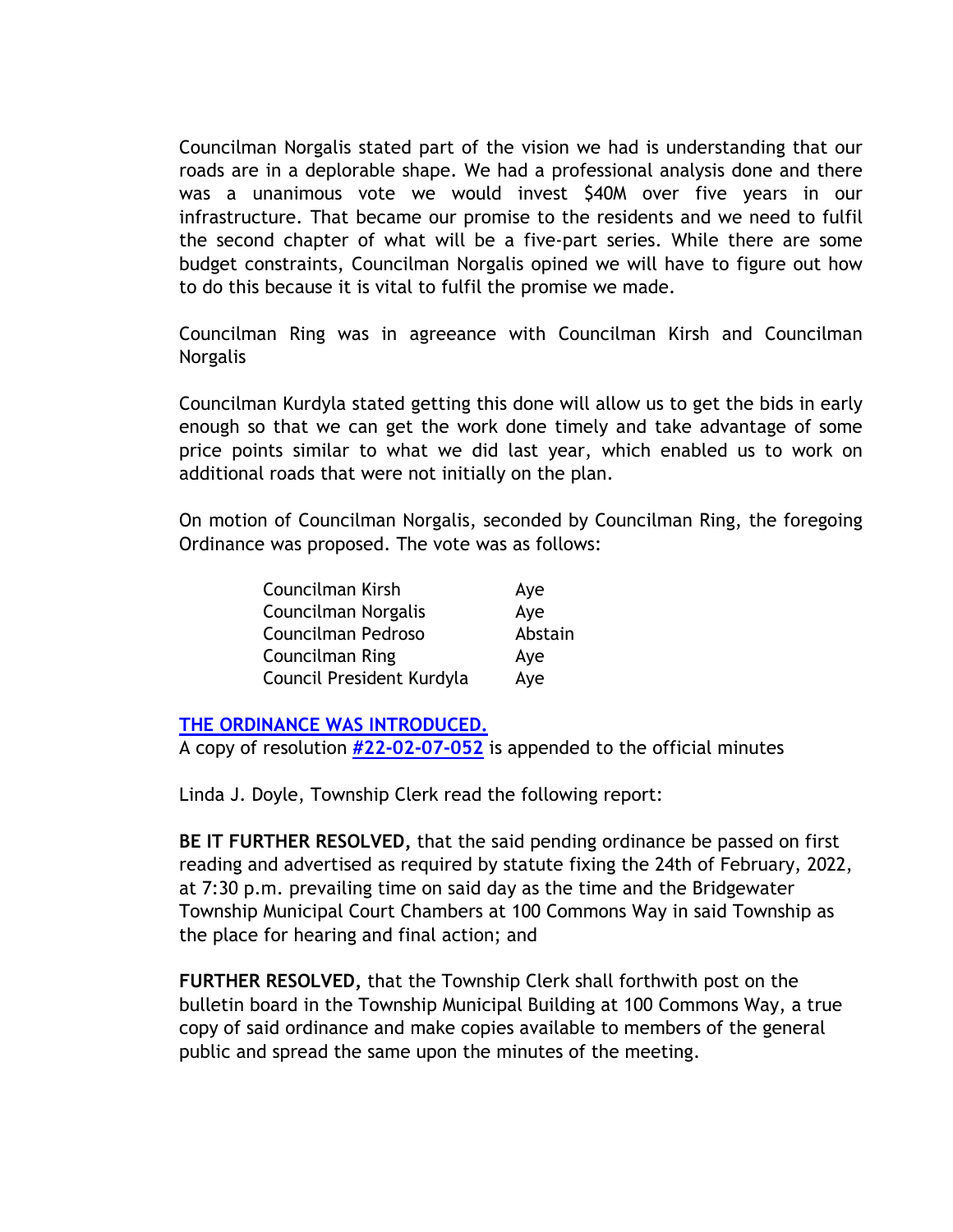**FURTHER RESOLVED,** that the Director of Finance will forward the Supplemental Debt Statement received this date electronically to the Division of Local Government Services in the Department of Community Affairs, Trenton, New Jersey.

**GRANT APPLICATION TO FUND AN OUTDOOR FITNESS COURT® AS PART OF THE 2022 NATIONAL FITNESS CAMPAIGN. APPLICATION FOR FUNDS TO BE SUBMITTED THROUGH ROBERT WOOD JOHNSON FOUNDATION, "EXPLORING THE FUTURE TO BUILD A CULTURE OF HEALTH," GRANT OPPORTUNITY IN THE AMOUNT OF \$225,000.00 Resolutions**

> The Robert Wood Johnson Foundation has made funding available on a rolling basis under the, "Exploring the Future to Build A Culture of Health Grant". The Township of Bridgewater will apply for the grant and if approved, we will construct a free-to-the-public outdoor Fitness Court® as part of the 2022 National Fitness Campaign.

> On motion of Councilman Norgalis, seconded by Councilman Ring, the foregoing resolution was proposed. The vote was as follows:

| Councilman Kirsh          | Aye |
|---------------------------|-----|
| Councilman Norgalis       | Aye |
| Councilman Pedroso        | Aye |
| Councilman Ring           | Aye |
| Council President Kurdyla | Aye |

#### **THE RESOLUTION WAS ADOPTED.**

A copy of resolution **[#22-02-07-053](https://www.bridgewaternj.gov/wp-content/uploads/2022/05/22-02-07-053.pdf)** is appended to the official minutes

**ADOPTING AND ALLOCATING FUNDS FOR AN OUTDOOR FITNESS COURT® AS PART OF THE 2022 NATIONAL FITNESS CAMPAIGN WHEREIN THE TOWNSHIP OF BRIDGEWATER WILL ACCEPT A \$30,000 AND PROVIDE A LOCAL MATCH IN THE AMOUNT OF \$50,000** 

Township Administrator Pappas explained this is a resolution similar to one adopted last year. The grant for \$30,000 requires a \$50,000 match which we anticipate to raise via private donations so the township's budget will not be burdened.

On motion of Councilman Pedroso, seconded by Councilman Kirsh, the foregoing resolution was proposed. The vote was as follows:

| Councilman Kirsh    | Aye |
|---------------------|-----|
| Councilman Norgalis | Aye |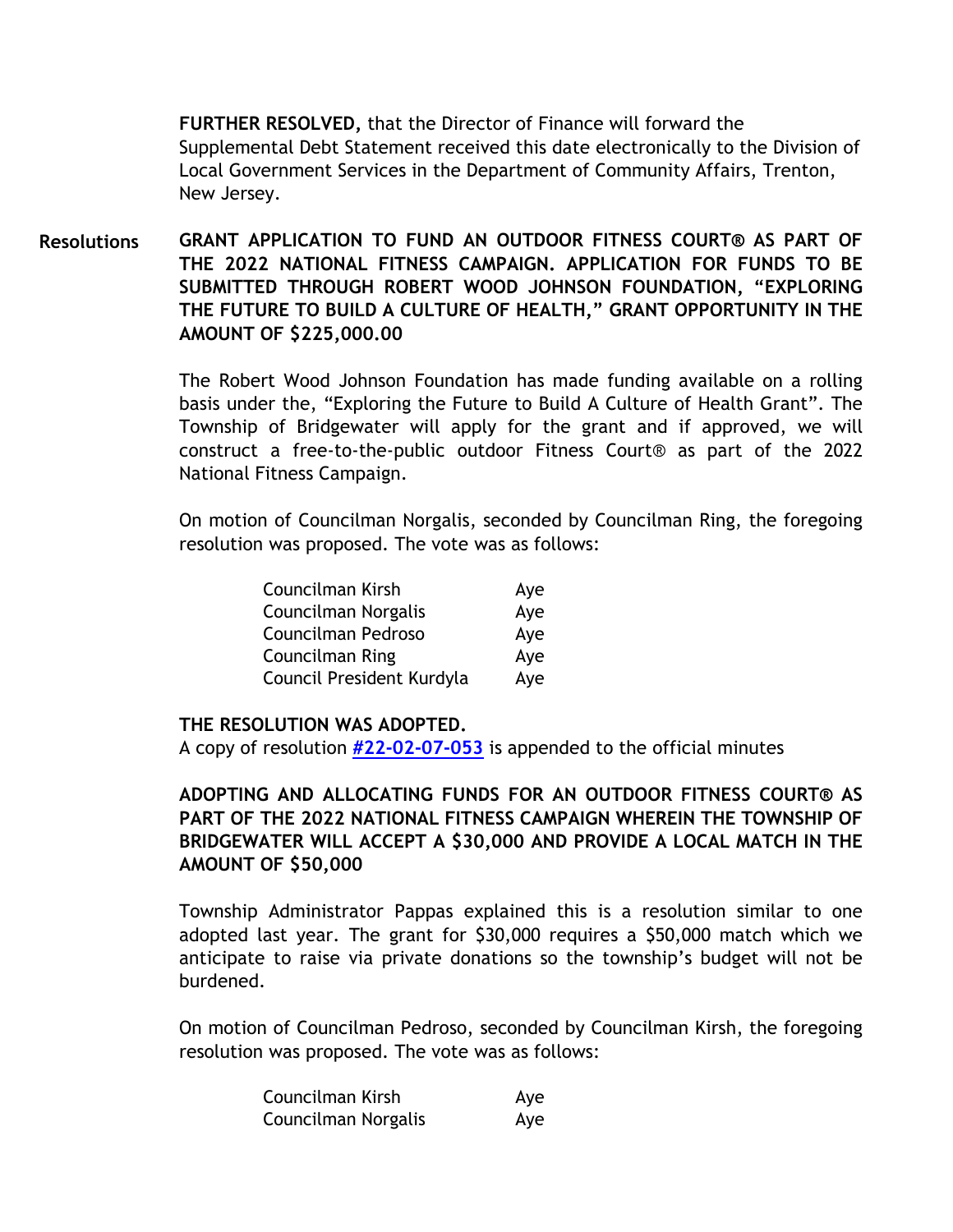| Councilman Pedroso        | Aye |
|---------------------------|-----|
| Councilman Ring           | Aye |
| Council President Kurdyla | Aye |

#### **THE RESOLUTION WAS ADOPTED.**

A copy of resolution **[#22-02-07-054](https://www.bridgewaternj.gov/wp-content/uploads/2022/05/22-02-07-054.pdf)** is appended to the official minutes

# **AUTHORIZATION APPROVING FINAL LIST OF VOLUNTEER MEMBERS OF THE BRIDGEWATER FIRST AID AND RESCUE SQUADS WHO QUALIFY FOR CONTRIBUTIONS UNDER THE TOWNSHIP LOSAP PROGRAM IN THE TOWNSHIP OF BRIDGEWATER, COUNTY OF SOMERSET**

There was no discussion.

On motion of Councilman Norgalis, seconded by Councilman Pedroso, the foregoing resolution was proposed. The vote was as follows:

| Councilman Kirsh          | Aye |
|---------------------------|-----|
| Councilman Norgalis       | Aye |
| Councilman Pedroso        | Aye |
| <b>Councilman Ring</b>    | Aye |
| Council President Kurdyla | Aye |

#### **THE RESOLUTION WAS ADOPTED.**

A copy of resolution **[#22-02-07-055](https://www.bridgewaternj.gov/wp-content/uploads/2022/05/22-02-07-055.pdf)** is appended to the official minutes

**AUTHORIZING AN AWARD OF CONTRACT TO COMMUNITY GRANTS, PLANNING & HOUSING, LLC OF 1249 SOUTH RIVER ROAD, SUITE 301, CRANBURY, NJ 08512 TO SERVE AS THE TOWNSHIP'S ADMINISTRATIVE AGENT FOR AFFORDABLE HOUSING AND PROVIDE HOUSING REHABILITATION PROGRAM SERVICES FOR A THREE-MONTH PERIOD COMMENCING ON JANUARY 1, 2022 IN AN AMOUNT NOT TO EXCEED \$77,555.75 PAID FROM THE TOWNSHIP'S AFFORDABLE HOUSING TRUST FUND** 

Township Administrator Pappas explained this is the same firm we used in the last year. Although proposals were sought, this is the only firm that responded.

On motion of Councilman Kirsh, seconded by Councilman Norgalis, the foregoing resolution was proposed. The vote was as follows:

| Councilman Kirsh    | Aye |
|---------------------|-----|
| Councilman Norgalis | Aye |
| Councilman Pedroso  | Aye |
| Councilman Ring     | Aye |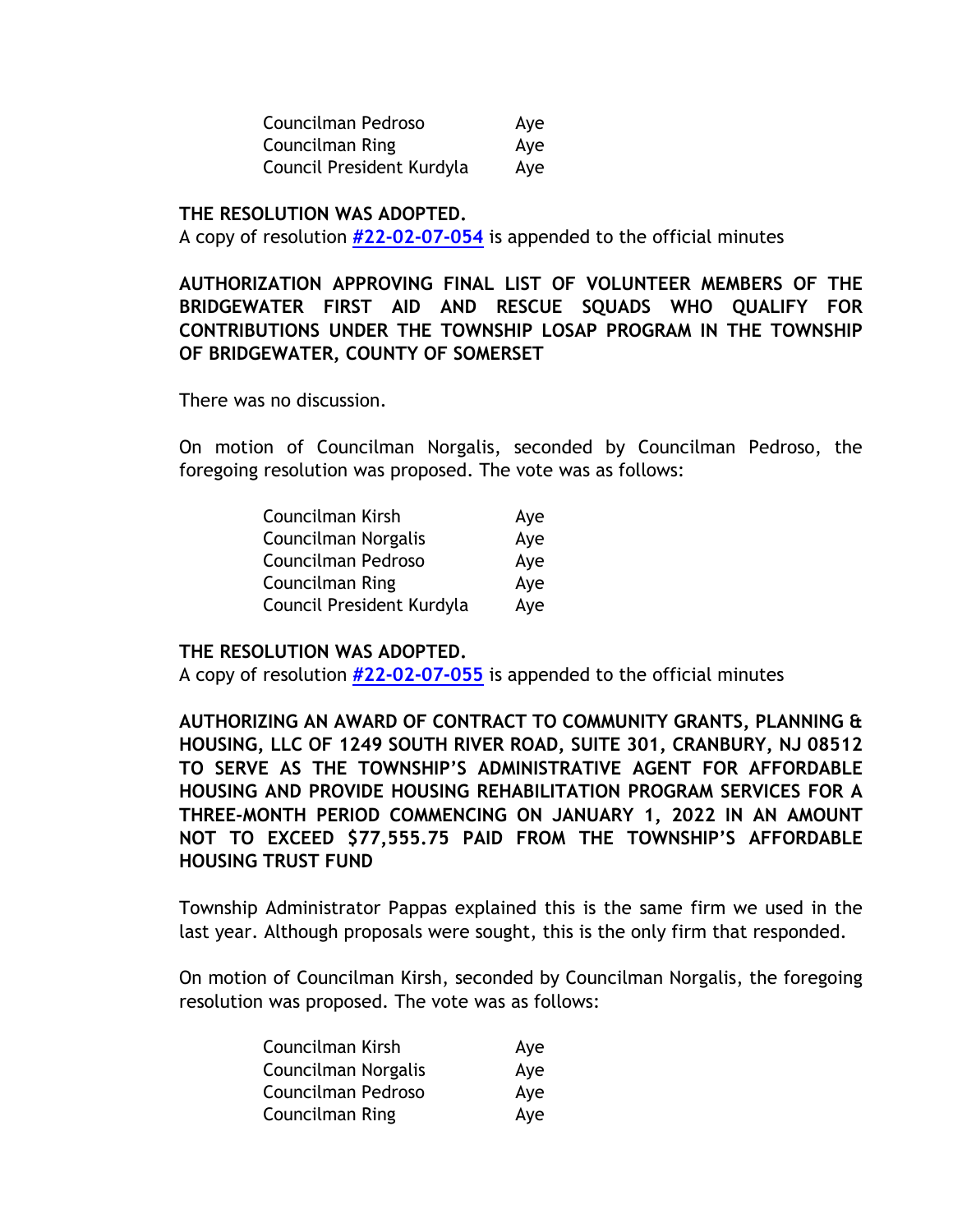Council President Kurdyla Aye

### **THE RESOLUTION WAS ADOPTED.**

A copy of resolution **[#22-02-07-056](https://www.bridgewaternj.gov/wp-content/uploads/2022/05/22-02-07-056.pdf)** is appended to the official minutes

# **APPOINTMENTS TO THE BOARD OF ADJUSTMENT – ALTERNATES BRUCE BONGIORNO, ALTERNATE #1, JOHN GAYESKI, ALTERNATE #2, JEFFREY SICAT, ALTERNATE #3 AND JOHN KULAK, ALTERNATE #4**

Councilman Ring stated Kevin Wrobel who served on the Zoning Board had to step down due to a conflict. In that regard, alternates 1 thru 4 are moving up in their positions. John Kulak is only new member to the Board.

On motion of Councilman Ring, seconded by Councilman Pedroso, the foregoing resolution was proposed. The vote was as follows:

| Councilman Kirsh          | Aye |
|---------------------------|-----|
| Councilman Norgalis       | Aye |
| Councilman Pedroso        | Aye |
| <b>Councilman Ring</b>    | Aye |
| Council President Kurdyla | Aye |

### **THE RESOLUTION WAS ADOPTED.**

A copy of resolution **[#22-02-07-057](https://www.bridgewaternj.gov/wp-content/uploads/2022/05/22-02-07-057.pdf)** is appended to the official minutes

# **AWARD OF CONTRACT TO REINER PUMP SYSTEMS OF 53 US HIGHWAY 206, STANHOPE, NJ 07874 FOR THE PURCHASE OF A SULZER/ABS XFP205J-CB2 PE1040/4 DRY PIT SUBMERSIBLE PUMP FOR THE GILBRIDE SANITARY SEWER PUMP STATION, IN THE AMOUNT OF \$55,700.00 FUNDED THROUGH THE 21-13 SEWER BOND ORDINANCE**

Councilman Norgalis appreciated Thomas Genova, Director of Municipal Services for the presentation he provided. Being there are no operational problems that would arise if this resolution was held off for some additional weeks in order to be closer to having a budget and to have a better understanding of our financial situation, Councilman Norgalis offered that this resolution should be tabled. Councilman Pedroso and Councilman Ring were in agreeance.

Councilman Kurdyla and Councilman Kirsh offered they were ready to proceed with this resolution today.

Councilman Norgalis made a motion to table this resolution to a future date. The motion was seconded by Councilman Ring. The vote was as follows: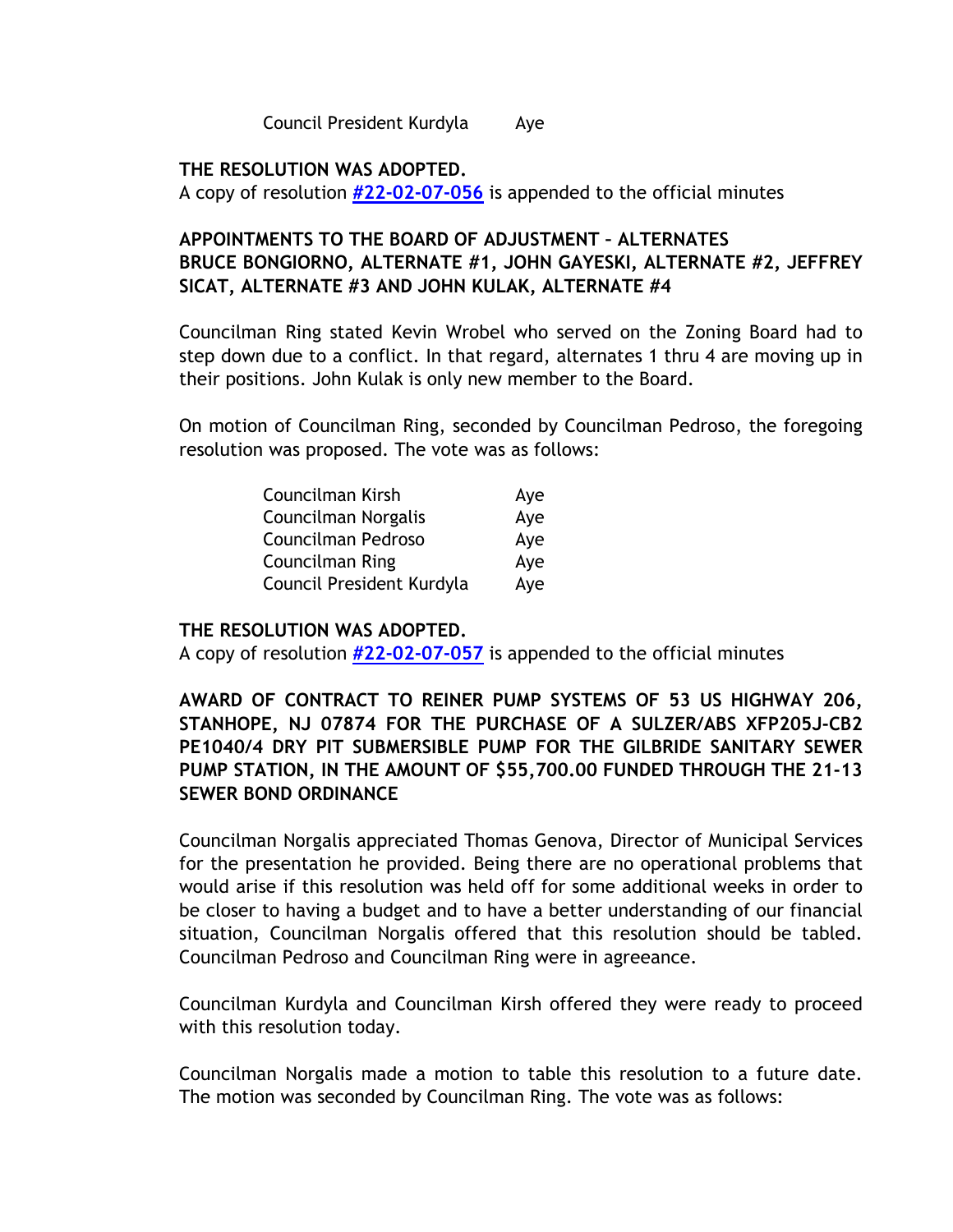| Councilman Kirsh          | Nay |
|---------------------------|-----|
| Councilman Norgalis       | Aye |
| Councilman Pedroso        | Aye |
| Councilman Ring           | Aye |
| Council President Kurdyla | Nay |

**AUTHORIZING RELEASE OF THE PERFORMANCE GUARANTEE (CASH) IN THE AMOUNT OF \$5,703.60, AND ACCEPTANCE OF THE SITE IMPROVEMENTS FOR ANBL, LLC, BLOCK 142, LOT 9, ON 84 WALNUT AVENUE, BRIDGEWATER, NJ** 

Township Administrator Pappas stated the site in question is a single-family home and the property has been developed per the expectation of the performance guarantee. In that regard, William Burr, Township Engineer has recommended the release of the guarantee.

On motion of Councilman Norgalis, seconded by Councilman Ring, the foregoing resolution was proposed. The vote was as follows:

| Councilman Kirsh          | Aye |
|---------------------------|-----|
| Councilman Norgalis       | Aye |
| Councilman Pedroso        | Aye |
| <b>Councilman Ring</b>    | Aye |
| Council President Kurdyla | Aye |

#### **THE RESOLUTION WAS ADOPTED.**

A copy of resolution **[#22-02-07-058](https://www.bridgewaternj.gov/wp-content/uploads/2022/05/22-02-07-058.pdf)** is appended to the official minutes

**AUTHORIZING CHANGE ORDER NO. 2/FINAL CHANGE ORDER INCREASING THE AMENDED CONTRACT PRICE FROM \$639,188.59 TO \$641,303.90 AN INCREASE OF 0.33% OR \$2,115.31, AUTHORIZING ACCEPTANCE OF THE PROJECT, RELEASE OF THE PERFORMANCE BOND, ACCEPTANCE OF THE MAINTENANCE BOND, AND FINAL PAYMENT TO TOP LINE CONSTRUCTION CORP., FOR THE RUNNING BROOK ROAD IMPROVEMENT PROJECT, FUNDED THROUGH THE 2020 CAPITAL FUND** 

There was no discussion.

On motion of Councilman Kirsh, seconded by Councilman Norgalis, the foregoing resolution was proposed. The vote was as follows:

| Councilman Kirsh    | Aye |
|---------------------|-----|
| Councilman Norgalis | Aye |
| Councilman Pedroso  | Aye |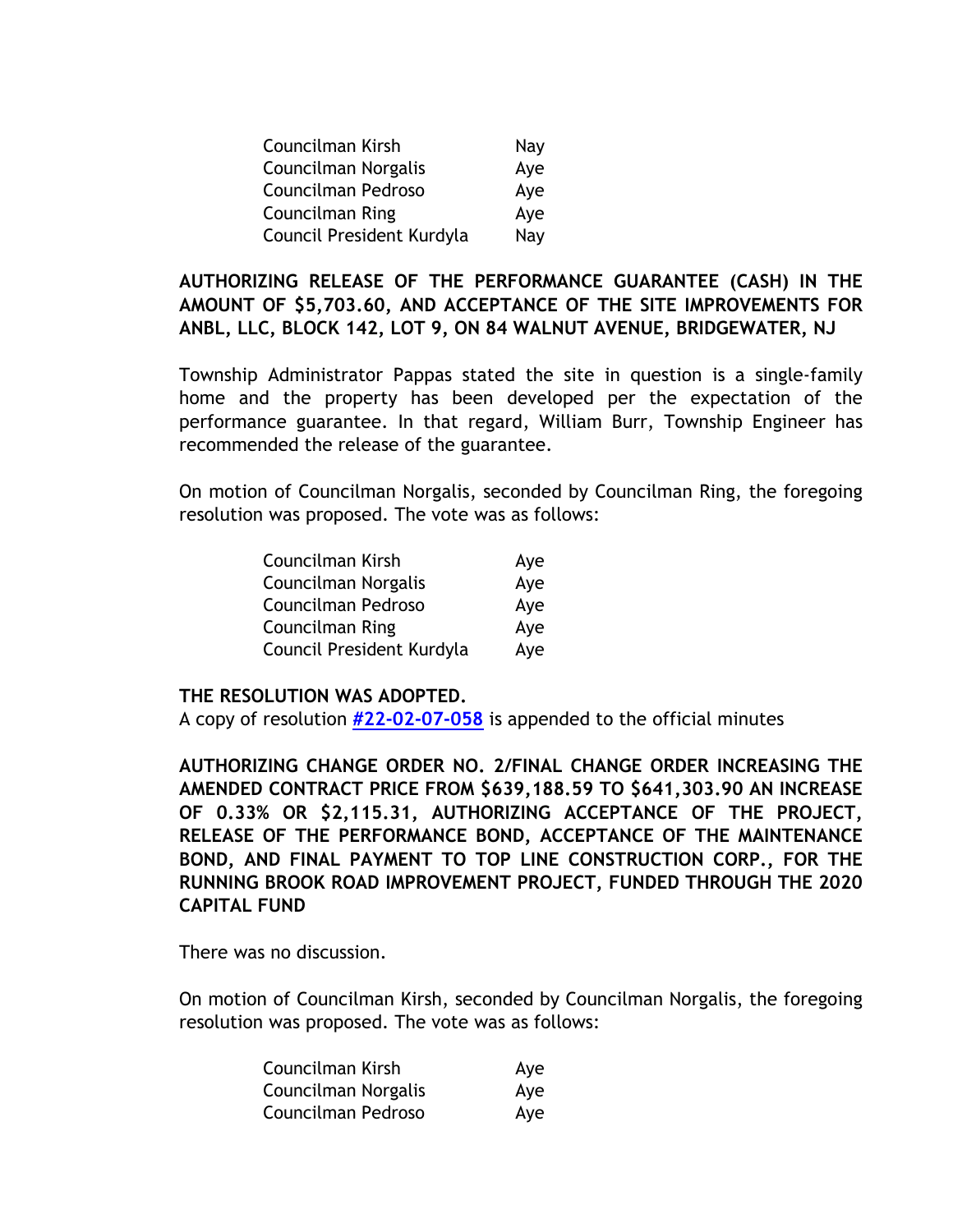Councilman Ring **Aye** Council President Kurdyla Aye

**THE RESOLUTION WAS ADOPTED.** 

A copy of resolution **[#22-02-07-059](https://www.bridgewaternj.gov/wp-content/uploads/2022/05/22-02-07-059.pdf)** is appended to the official minutes

**REQUEST FOR WAIVER / REIMBURSEMENT OF FIRE PERMIT FEES INCLUDING \$60. FIRE PIT, \$60. PROPANE GRILLS AND \$100.00 SPECIAL EVENT FEES IN THE TOTAL AMOUNT OF \$220.00 FOR THE SOMERVILLE ELKS LODGE / JACKS KIDS FOUNDATION LOCATED AT 375 UNION AVENUE, BRIDGEWATER, NEW JERSEY 08807 IN CONNECTION WITH AN OUTDOOR TAILGATE PARTY IN THE PARKING LOT ON JANUARY 22, 2022, FROM 11AM TO 4PM** 

Councilman Ring stated this resolution came about as a result of internal issues at the Elks that caused an oversight in applying for waivers. As a member of the Elks, Councilman Ring stated he will be abstaining.

On motion of Councilman Norgalis, seconded by Councilman Kurdyla, the foregoing resolution was proposed. The vote was as follows:

| Councilman Kirsh          | Aye     |
|---------------------------|---------|
| Councilman Norgalis       | Aye     |
| Councilman Pedroso        | Aye     |
| Councilman Ring           | Abstain |
| Council President Kurdyla | Aye     |

#### **THE RESOLUTION WAS ADOPTED.**

A copy of resolution **[#22-02-07-060](https://www.bridgewaternj.gov/wp-content/uploads/2022/05/22-02-07-060.pdf)** is appended to the official minutes

# **APPOINTMENTS TO BRIDGEWATER-RARITAN YOUTH SERVICES COMMISSION PURSUANT TO ORDINANCE 18-24 CREATING CHAPTER 21 OF THE MUNICIPAL CODE**

There was no discussion.

On motion of Councilman Kirsh, seconded by Councilman Norgalis, the foregoing resolution was proposed. The vote was as follows:

| Councilman Kirsh          | Aye |
|---------------------------|-----|
| Councilman Norgalis       | Aye |
| Councilman Pedroso        | Aye |
| Councilman Ring           | Aye |
| Council President Kurdyla | Aye |